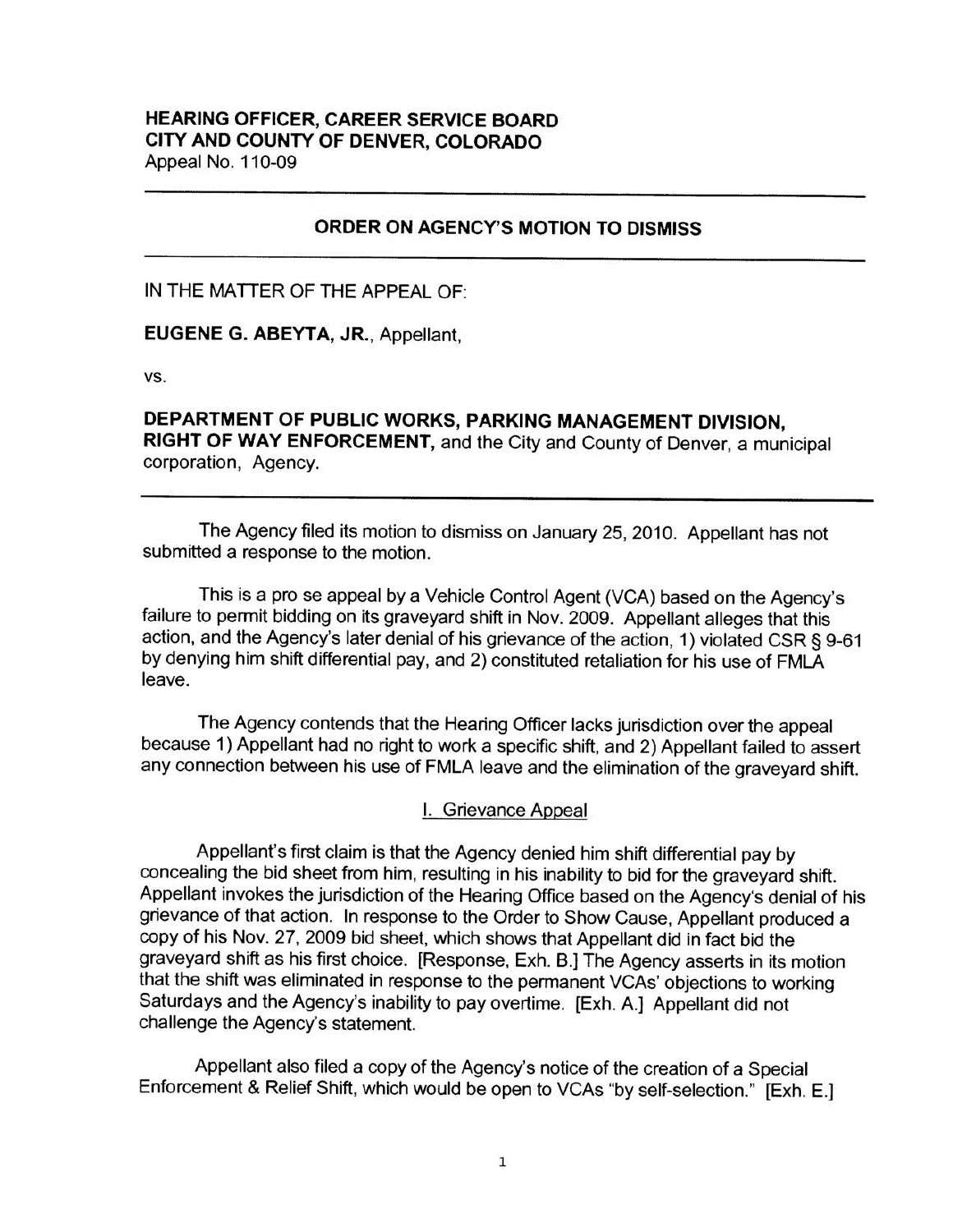Appellant admits he was informed that the VCAs for this special shift would be selected by seniority. [Appellant's Response.] He does not allege that he was turned down for the new shift in spite of his seniority or other qualifications.

An agency's denial of a grievance may be appealed if the action violates a Career Service Rule and negatively affects the grievant's pay, benefits or status. CSR § 19-10 A.2.b.i. Here, the documents submitted by Appellant show that his bid for the graveyard shift was denied based on the elimination of that shift and replacement **with** a shift that also paid the shift differential rate.

Where the documents outside the pleadings demonstrate that there is no genuine issue of material fact supporting a claim, summary judgment is appropriate. The responding party "may not rest upon the mere allegations or denials of the opposing party's pleadings, but the opposing party's response by affidavits or otherwise . .. must set forth specific facts showing that there is a genuine issue for trial." C.R.C.P. 56(e). In light of Appellant's failure to present any evidence supporting his claim that he was entitled under the rule to be awarded his bid for the original graveyard shift, summary judgment for the Agency must be granted on the grievance appeal.

# 2. Retaliation Claim

Next, Appellant asserts that the Agency action in denying his shift bid was taken in retaliation for his use of FMLA leave. The Agency does not deny that Appellant exercised his right to take FMLA leave, and thus Appellant has made a showing that he engaged in a protected activity. A retaliation claim must also include an allegation that the employee suffered an adverse employment action; i.e., an action that is reasonably likely to deter an employee from engaging in a protected activity. Burlington Northern & Santa Fe Ry. Co v. White, 548 U.S. 53 (2006); EEOC Compliance Manual Section 8, "Retaliation," ¶ 8008 ( 1998). Finally, in order to survive a motion for summary judgment, an appellant must show some connection between the adverse action and the protected activity. CSR § 15-106; 42 USCA § 2000e-3(a); Nichols v. Harford County Bd. of Educ., 189 F.Supp.2d 325 **(D.Md., 2002.)** 

In Appellant's response to the Order to Show Cause, he asserts that the Director became angry over graveyard shift employees' use of FMLA leave, and declared, "I will stop this." Appellant does not claim that, based on his seniority or other qualifications, he would have been given his first shift choice absent the act of retaliation, or that only employees using FMLA were affected by the change.

The Agency argues in its motion to dismiss that it denied Appellant's bid because it eliminated the graveyard shift for all VCAs. It claims that the action was taken for legitimate business reasons, including avoidance of overtime expense and its employees' objections to Saturday work. It further challenges Appellant's claim by asserting that Appellant had been using FMLA leave for the past four year, during which no action was taken against him for that use. Under the burden-shifting formula of McDonnell Douglas v. Green, 411 U.S. 792 (1973), it was then incumbent on Appellant to show that "there is a